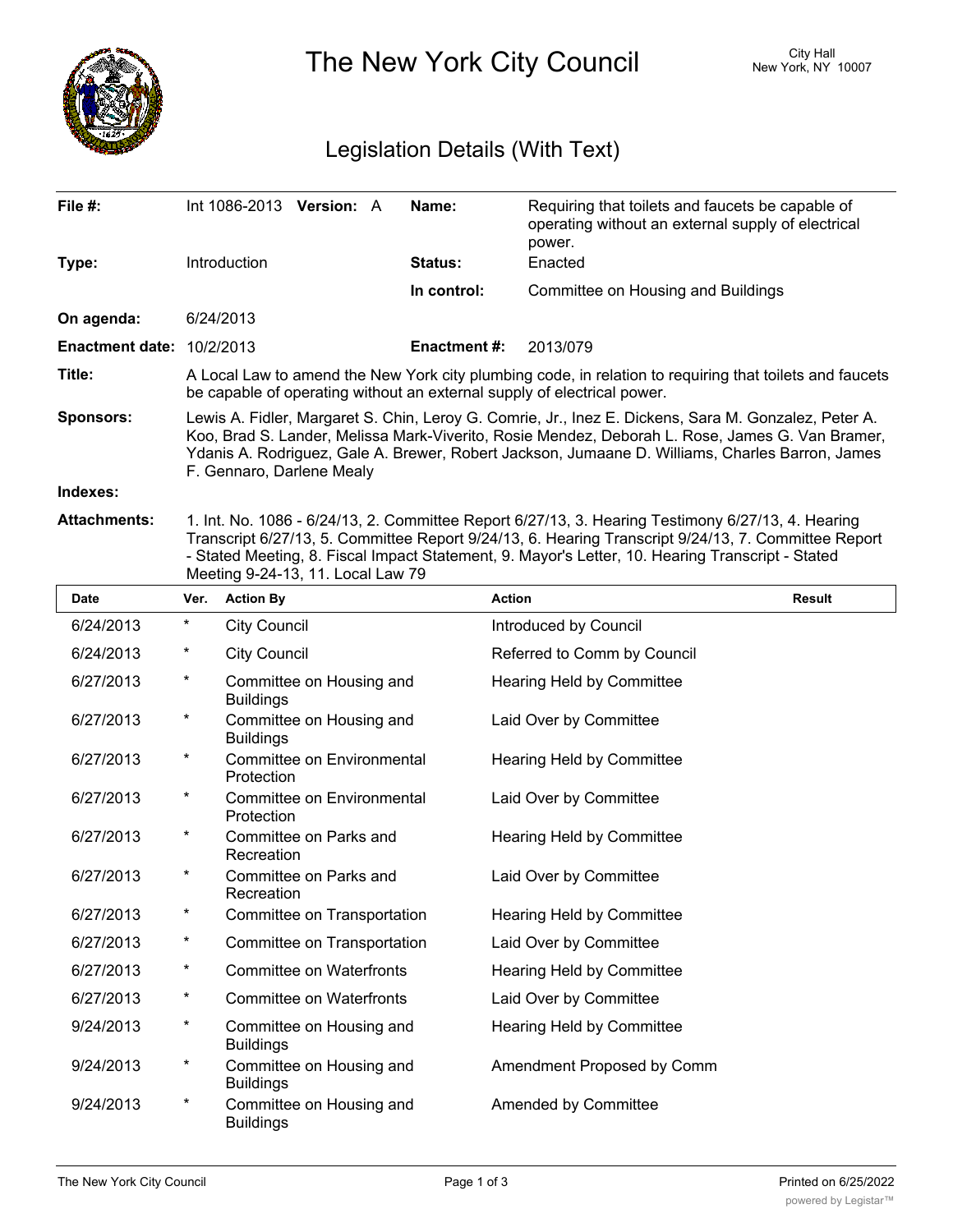#### **File #:** Int 1086-2013, **Version:** A

| 9/24/2013       |  | A | Committee on Housing and<br><b>Buildings</b> | Approved by Committee        | Pass |  |  |  |
|-----------------|--|---|----------------------------------------------|------------------------------|------|--|--|--|
| 9/24/2013       |  | A | <b>City Council</b>                          | Approved by Council          | Pass |  |  |  |
| 9/24/2013       |  | A | <b>City Council</b>                          | Sent to Mayor by Council     |      |  |  |  |
| 10/2/2013       |  | A | Mayor                                        | Hearing Held by Mayor        |      |  |  |  |
| 10/2/2013       |  | A | Mayor                                        | Signed Into Law by Mayor     |      |  |  |  |
| 10/2/2013       |  | A | City Council                                 | Recved from Mayor by Council |      |  |  |  |
| Int. No. 1086-A |  |   |                                              |                              |      |  |  |  |

By Council Members Fidler, Chin, Comrie, Dickens, Gonzalez, Koo, Lander, Mark-Viverito, Mendez, Rose, Van Bramer, Rodriguez, Brewer, Jackson, Williams, Barron, Gennaro and Mealy

A Local Law to amend the New York city plumbing code, in relation to requiring that toilets and faucets be capable of operating without an external supply of electrical power.

#### Be it enacted by the Council as follows:

Section 1. Section PC 424 of the New York city plumbing code is amended to add a new Section PC

424.1.3 to read as follows:

**424.1.3 Lavatory operation without external electrical power**. Where automatic lavatory faucets connected to an external supply of electrical power are provided in a bathroom or toilet room, at least one lavatory faucet in such bathroom or toilet room shall be capable of normal operation in the absence of an external supply of electrical power for a period of at least two weeks, either through manual operation or built-in battery back-up. Where such automatic lavatory faucets are located in a bathroom or toilet room with a required accessible lavatory, such operational lavatory faucet shall be at such required accessible lavatory.

## **Exception:** Section 424.1.3 shall not apply to more than one bathroom or toilet room in a dwelling unit.

§2. Section PC 425 of the New York city plumbing code is amended to add a new Section PC 425.1.2 to read as follows:

# **425.1.2 Water closet flushing without external electrical power.** Where automatic flushing devices connected to an external supply of electrical power are provided for water closets in a bathroom or toilet